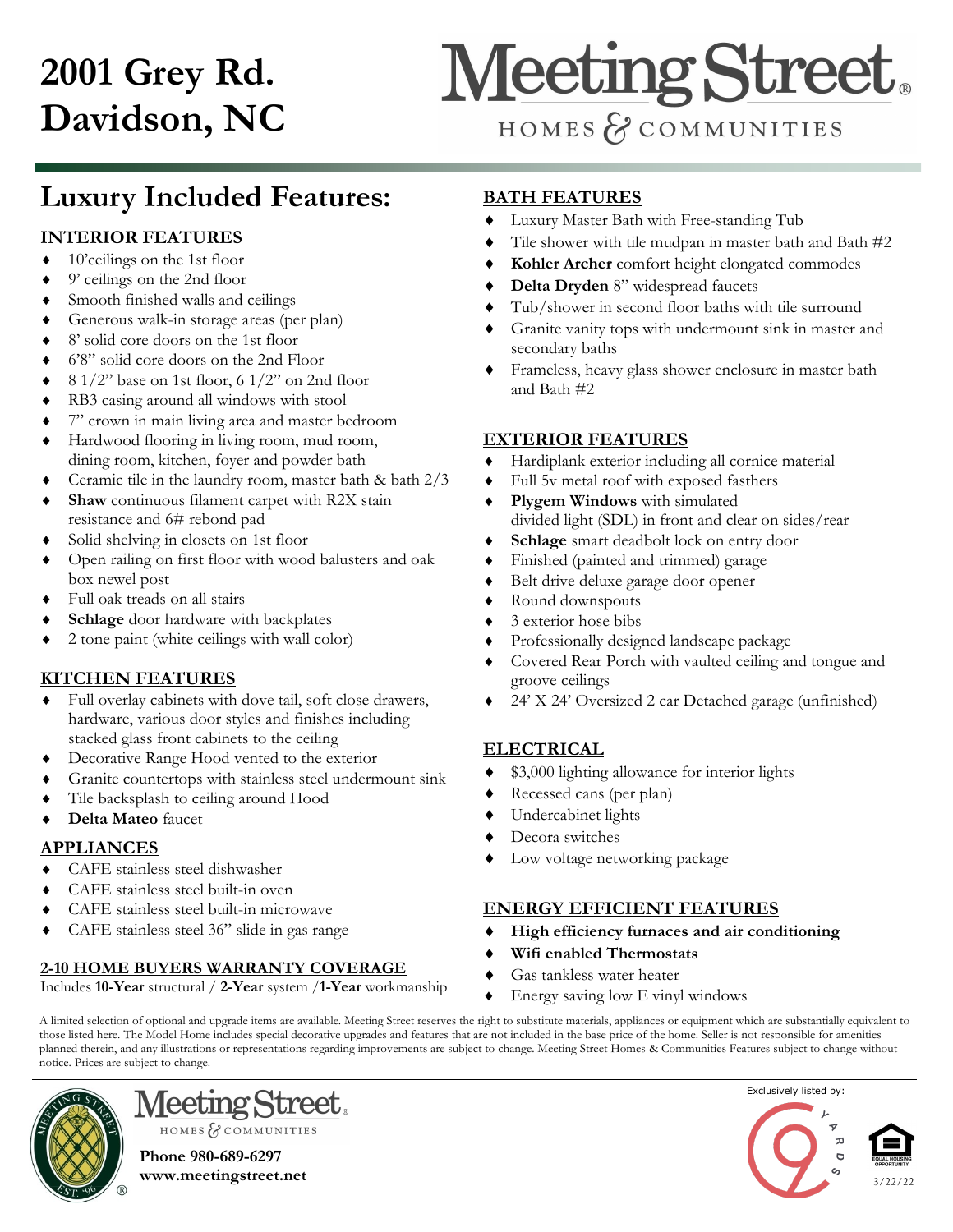## **GREY ROAD**

### **DOGWOOD**



#### **1ST FLOOR**

Prices, plans, dimensions, specifications, materials and availability are subject to change without notice and completed improvements may differ from illustrations. artist's renderings are conceptual and may include option